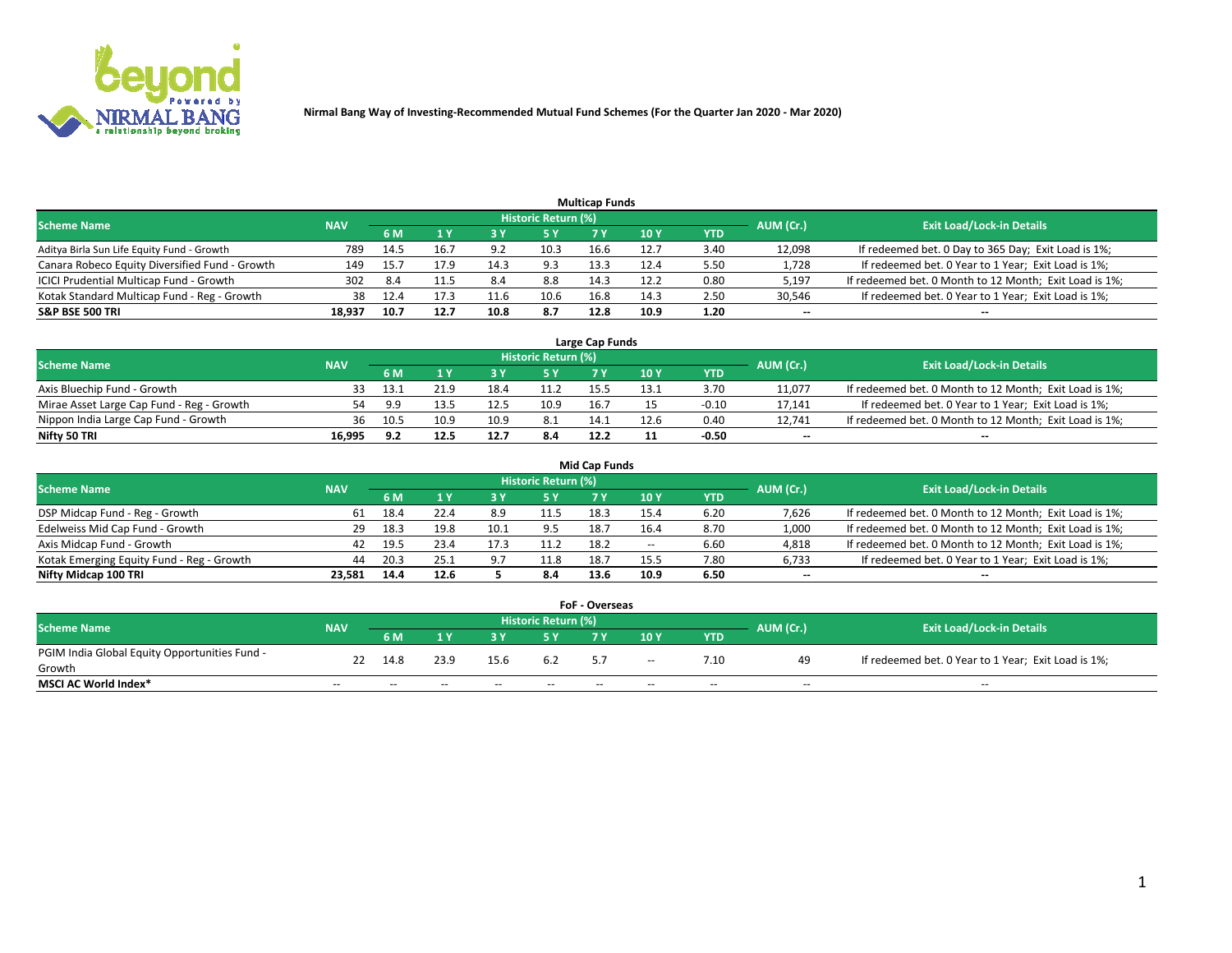

| Large & Midcap                                   |            |      |      |      |                     |      |      |      |                          |                                                     |  |  |  |  |
|--------------------------------------------------|------------|------|------|------|---------------------|------|------|------|--------------------------|-----------------------------------------------------|--|--|--|--|
| <b>Scheme Name</b>                               | <b>NAV</b> |      |      |      | Historic Return (%) |      |      |      | AUM (Cr.)                | <b>Exit Load/Lock-in Details</b>                    |  |  |  |  |
|                                                  |            | 6 M  |      |      | 5 Y                 |      | 10Y  | YTD. |                          |                                                     |  |  |  |  |
| Canara Robeco Emerging Equities - Growth         | 104        | 18.4 | 18.6 | 12.5 | 12.7                | 21.7 | 18.9 | 6.90 | 5,626                    | If redeemed bet. 0 Year to 1 Year; Exit Load is 1%; |  |  |  |  |
| Invesco India Growth Opportunities Fund - Growth |            | 13.6 |      | 13.4 | 10                  | 15.3 | 13.2 | 3.00 | 2,447                    | If redeemed bet. 0 Year to 1 Year; Exit Load is 1%; |  |  |  |  |
| Principal Emerging Bluechip Fund - Growth        | 114        | 18.6 | 18.3 | 10.1 | 11.4                | 19.3 | 15.2 | 5.90 | 2,202                    | If redeemed bet. 0 Year to 1 Year; Exit Load is 1%; |  |  |  |  |
| NIFTY Large Midcap 250 TRI                       | 7.665      | 13.0 | 14.1 | 10.6 | 9.8                 | 14.6 | 11.9 | 3.30 | $\overline{\phantom{a}}$ | $- -$                                               |  |  |  |  |

| <b>Focused Funds</b>             |            |      |      |      |                     |      |       |      |           |                                                        |  |  |  |
|----------------------------------|------------|------|------|------|---------------------|------|-------|------|-----------|--------------------------------------------------------|--|--|--|
| <b>Scheme Name</b>               | <b>NAV</b> |      |      |      | Historic Return (%) |      |       |      |           | <b>Exit Load/Lock-in Details</b>                       |  |  |  |
|                                  |            | 6 M  |      |      |                     |      | 10 Y  | YTD  | AUM (Cr.) |                                                        |  |  |  |
| Axis Focused 25 Fund - Growth    |            | 16.3 |      | 17.4 | 12.9                | 15.6 | $- -$ | 5.60 | 9.627     | If redeemed bet. 0 Month to 12 Month; Exit Load is 1%; |  |  |  |
| SBI Focused Equity Fund - Growth | 162        | 17.4 |      |      | 12.3                | 15.7 | 17.5  | 5.40 | 7.694     | If redeemed bet. 0 Year to 1 Year; Exit Load is 1%;    |  |  |  |
| <b>S&amp;P BSE 500 TRI</b>       | 18.937     | 10.7 | 12.7 |      | 8.7                 | 12.8 | 10.9  | 1.20 | $\sim$    | $- -$                                                  |  |  |  |

|                                                |            |      |        |                     |      | <b>Small Cap Funds</b> |       |            |           |                                                     |
|------------------------------------------------|------------|------|--------|---------------------|------|------------------------|-------|------------|-----------|-----------------------------------------------------|
| <b>Scheme Name</b>                             | <b>NAV</b> |      |        | Historic Return (%) |      |                        |       |            | AUM (Cr.) | <b>Exit Load/Lock-in Details</b>                    |
|                                                |            | 6 M  |        |                     | 5 Y  |                        | 10Y   | <b>YTD</b> |           |                                                     |
| Franklin India Smaller Companies Fund - Growth | 52         | -8.5 | 4.1    | ⊥.8                 | 6.7  | 17.4                   | 15.3  | 3.70       | 7,188     | If redeemed bet. 0 Year to 1 Year; Exit Load is 1%; |
| HDFC Small Cap Fund - Growth                   | 40         |      | $-0.3$ | 8.5                 | 9.7  | 14.6                   | 12.1  | 4.50       | 9,872     | If redeemed bet. 0 Year to 1 Year; Exit Load is 1%; |
| L&T Emerging Businesses Fund - Reg - Growth    | 24         | -8.5 | 2.6    |                     | 10.6 | $- -$                  | $- -$ | 3.00       | 6,123     | If redeemed bet. 0 Year to 1 Year; Exit Load is 1%; |
| SBI Small Cap Fund - Growth                    | 57         | 19.5 | 22.5   | 13.3                | 14.3 | 24.1                   | 19    | 7.40       | 3,493     | If redeemed bet. 0 Year to 1 Year; Exit Load is 1%; |
| Nifty Smallcap 100 TRI                         | 7.607      | 12.9 | 7.5    | $-1.3$              | 3.7  | 9.7                    |       | 6.20       | $\sim$    | $- -$                                               |

## **ELSS Schemes (Tax Saving u/s 80-C)**

| <b>Scheme Name</b>                           | <b>NAV</b> |      |      | <b>Historic Return (%)</b> |           |      |      |      | AUM (Cr.) | <b>Exit Load/Lock-in Details</b> |
|----------------------------------------------|------------|------|------|----------------------------|-----------|------|------|------|-----------|----------------------------------|
|                                              |            | 6 M  | 1 Y  | 3 Y                        | <b>5Y</b> | 7 Y  | 10Y  | YTD  |           |                                  |
| Aditya Birla Sun Life Tax Relief 96 - Growth | 34         | 15.2 |      |                            | 9.5       | 16.4 | 12.7 | 4.00 | 10,308    | Nil                              |
| Axis Long Term Equity Fund - Growth          | 52         | 15.6 | 24.9 | 16.7                       | 11.6      | 20   | 17.9 | 5.40 | 21,997    | Nil                              |
| Canara Robeco Equity Tax Saver Fund - Growth | 73         | 15.7 | 18.5 | 13.6                       | 9.2       | 13.9 | 12.9 | 6.40 | 1,033     | Nil                              |
| Invesco India Tax Plan - Growth              | 56         | 14.7 |      | 12.5                       | 9.9       | 16.2 | 14.2 | 4.30 | 1,026     | Nil                              |
| Mirae Asset Tax Saver Fund - Reg - Growth    | 19         | 11.9 | 16.9 | 14.6                       | $- -$     | --   | --   | 0.80 | 3,293     | Nil                              |
| S&P BSE 200 TRI                              | 6.116      | 10.3 | 12.8 | 11.5                       | 8.8       | 12.9 | 11.1 | 0.60 | $\sim$    | $- -$                            |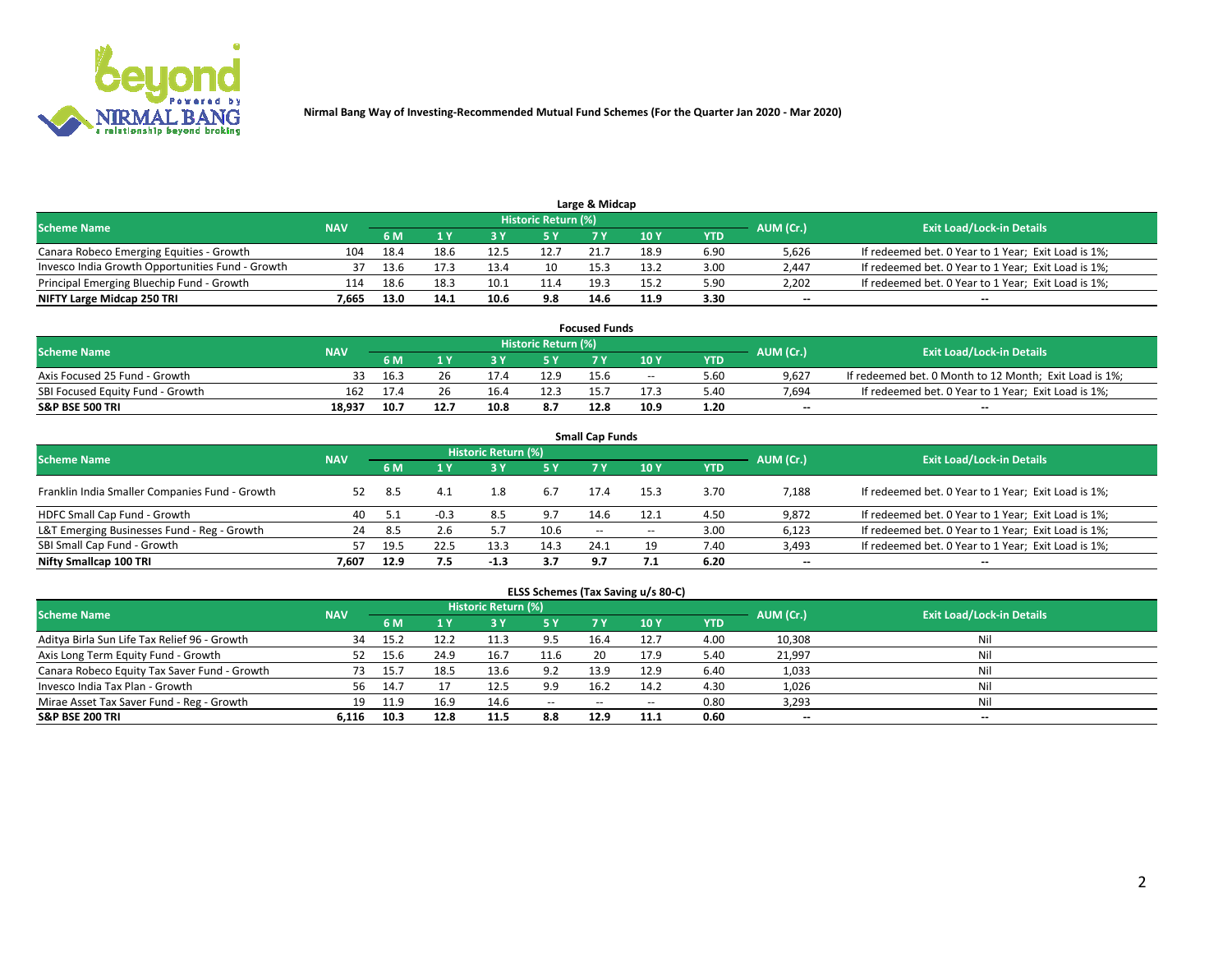

| <b>Contra/Value Fund</b>                                                                                        |        |      |      |      |      |      |      |            |        |                                                     |  |  |  |  |
|-----------------------------------------------------------------------------------------------------------------|--------|------|------|------|------|------|------|------------|--------|-----------------------------------------------------|--|--|--|--|
| <b>Historic Return (%)</b><br><b>Exit Load/Lock-in Details</b><br>AUM (Cr.)<br><b>Scheme Name</b><br><b>NAV</b> |        |      |      |      |      |      |      |            |        |                                                     |  |  |  |  |
|                                                                                                                 |        | 6 M  |      |      | 5 Y  | 7 V  | 10Y  | <b>YTD</b> |        |                                                     |  |  |  |  |
| Kotak India EQ Contra Fund - Reg - Growth                                                                       | 56.    |      | 13.3 | 13.1 | 9.4  | 13.4 | 11.5 | 2.50       | 900    | If redeemed bet. 0 Year to 1 Year; Exit Load is 1%; |  |  |  |  |
| Invesco India Contra Fund - Growth                                                                              |        | 13.5 |      | 12.4 | 10.4 | 17.1 | 13.4 | 4.30       | 4,751  | If redeemed bet. 0 Year to 1 Year; Exit Load is 1%; |  |  |  |  |
| UTI Value Opportunities Fund - Growth                                                                           |        | 14.3 |      | 9.8  | 5.9  |      | 11.4 | 3.10       | 4,635  | If redeemed bet. 0 Year to 1 Year; Exit Load is 1%; |  |  |  |  |
| Nippon India Value Fund - Growth                                                                                |        | 10.7 | 13.7 | 9.6  | 7.9  | 13.1 | 10.9 | 1.90       | 3,114  | If redeemed bet. 0 Year to 1 Year; Exit Load is 1%; |  |  |  |  |
| <b>S&amp;P BSE 500 TRI</b>                                                                                      | 18,937 | 10.7 | 12.7 |      | 8.7  | 12.8 | 10.9 | 1.20       | $\sim$ | $- -$                                               |  |  |  |  |

|                                                                           |            |      |        |                          |           | Sector/Thematic |       |            |                          |                                                        |
|---------------------------------------------------------------------------|------------|------|--------|--------------------------|-----------|-----------------|-------|------------|--------------------------|--------------------------------------------------------|
| <b>Scheme Name</b>                                                        | <b>NAV</b> |      |        | Historic Return (%)      |           |                 |       |            | AUM (Cr.)                | <b>Exit Load/Lock-in Details</b>                       |
|                                                                           |            | 6 M  | 1 Y    | 73 Y                     | <b>5Y</b> | 7 Y             | 10Y   | <b>YTD</b> |                          |                                                        |
| Canara Robeco Consumer Trends Fund - Reg -<br>Growth                      | 45         | 18.1 | 20.1   | 15.1                     | 12        | 16              | 15.6  | 5.70       | 388                      | If redeemed bet. 0 Year to 1 Year; Exit Load is 1%;    |
| Mirae Asset Great Consumer Fund - Growth                                  | 38         | 16.4 | 16.3   | 16.2                     | 12.1      | 16.5            | $- -$ | 2.80       | 1,004                    | If redeemed bet. 0 Year to 1 Year; Exit Load is 1%;    |
| ICICI Prudential Technology Fund - Growth                                 | 61         | 3.9  | $-0.5$ | 15.9                     | 7.5       | 16.6            | 16.1  | 5.70       | 418                      | If redeemed bet. 0 Day to 15 Day; Exit Load is 1%;     |
| Nippon India Pharma Fund - Growth                                         | 163        | 16.1 |        | 6.7                      | 5.1       | 13.9            | 14.3  | 7.00       | 2,417                    | If redeemed bet. 0 Year to 1 Year; Exit Load is 1%;    |
| BNP Paribas India Consumption Fund - Reg - Growth                         | 14         | 17.7 | 27.7   | $\overline{\phantom{a}}$ | $- -$     | $- -$           | $- -$ | 5.90       | 499                      | If redeemed bet. 0 Month to 12 Month; Exit Load is 1%; |
| ICICI Prudential Banking and Financial Services Fund -<br>Retail - Growth | 70         | 12.1 | 20.7   | 12.9                     | 13.1      | 17.8            | 17.7  | 0.30       | 3,615                    | If redeemed bet. 0 Day to 15 Day; Exit Load is 1%;     |
| <b>S&amp;P BSE 500 TRI</b>                                                | 18.937     | 10.7 | 12.7   | 10.8                     | 8.7       | 12.8            | 10.9  | 1.20       | $\overline{\phantom{a}}$ | $- -$                                                  |

| <b>Dynamic Asset Allocation Funds</b>                      |            |     |      |                     |        |           |                 |            |                          |                                                          |  |  |  |
|------------------------------------------------------------|------------|-----|------|---------------------|--------|-----------|-----------------|------------|--------------------------|----------------------------------------------------------|--|--|--|
| <b>Scheme Name</b>                                         | <b>NAV</b> |     |      | Historic Return (%) |        |           |                 |            | AUM (Cr.)                | <b>Exit Load/Lock-in Details</b>                         |  |  |  |
|                                                            |            | 6 M |      | 3 Y                 | 5 Y    | <b>7Y</b> | 10 <sub>Y</sub> | <b>YTD</b> |                          |                                                          |  |  |  |
| ICICI Prudential Balanced Advantage Fund - Reg -<br>Growth | 39         | 8.8 | 13.3 | 9.3                 | 8.9    | 12.3      | 12.4            | 1.00       | 28,853                   | If redeemed bet. 0 Year to 1 Year; Exit Load is 1%;      |  |  |  |
| Invesco India Dynamic Equity Fund - Growth                 | 31         | 6.7 | 10.3 | 8.2                 | 7.4    | 12        | 10.6            | 1.70       | 870                      | If redeemed bet. 0 Month to 3 Month; Exit Load is 0.25%; |  |  |  |
| Nippon India Balanced Advantage Fund - Growth              | 96         | 6.8 | 11.1 | 8.8                 | 7.4    | 11.8      | 11.1            | 1.80       | 2,884                    | If redeemed bet. 0 Month to 12 Month; Exit Load is 1%;   |  |  |  |
| HDFC Balanced Advantage Fund - Growth                      | 200        | 5.1 | 9.5  | 9.5                 | 8.4    | 11.5      |                 | $-0.90$    | 44,151                   | If redeemed bet. 0 Year to 1 Year; Exit Load is 1%;      |  |  |  |
| SBI Dynamic Asset Allocation Fund - Reg - Growth           | 14         | 4.7 |      | 8.5                 | $\sim$ | $- -$     | --              | $-0.50$    | 664                      | If redeemed bet. 0 Month to 12 Month; Exit Load is 1%;   |  |  |  |
| NIFTY 50 Hybrid Composite Debt 65:35 Index                 | 10,611     | 7.6 | 12.8 | 11.2                | 8.6    | 11.1      | 10.3            | 0.40       | $\overline{\phantom{a}}$ | $- -$                                                    |  |  |  |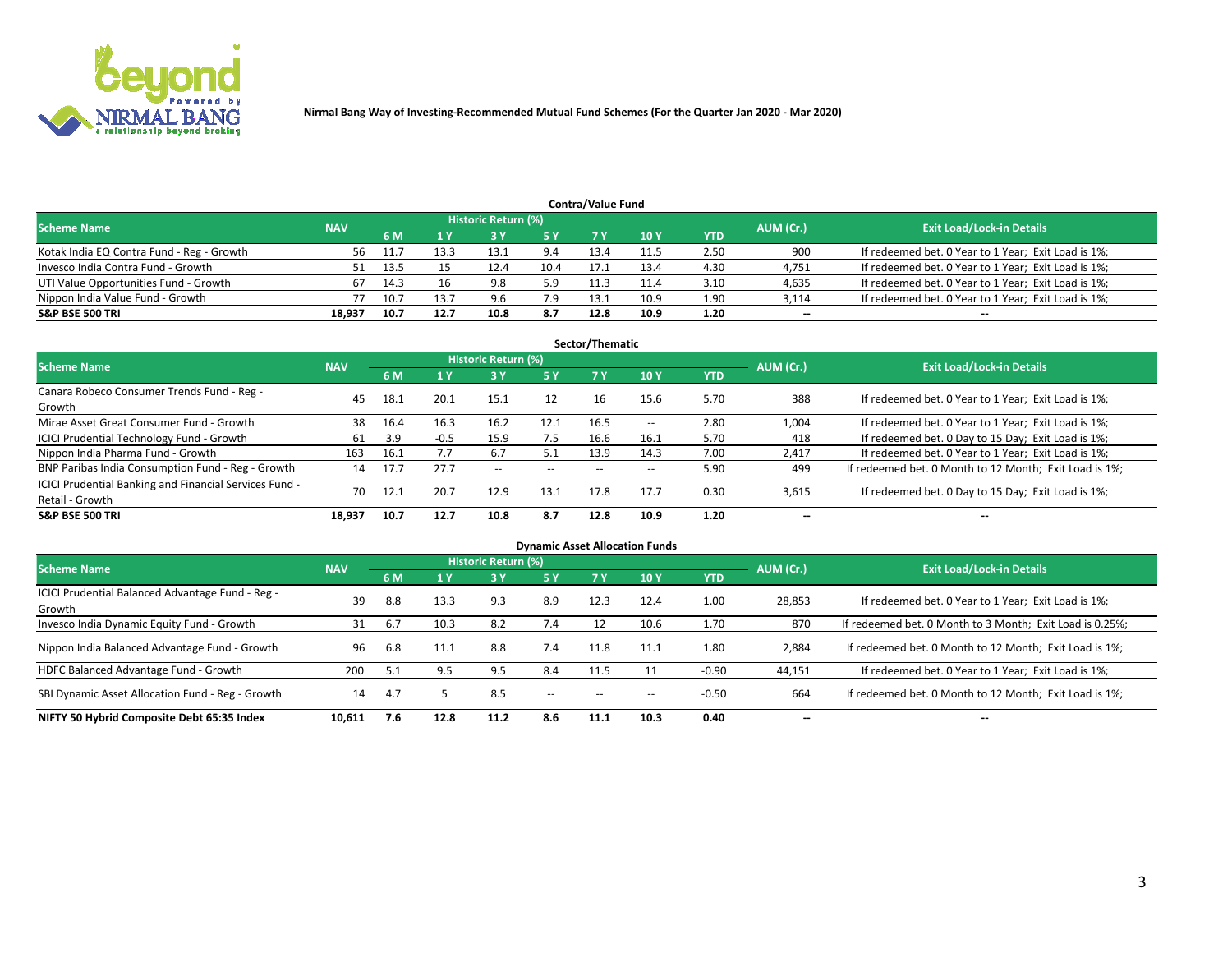

| <b>Hybrid Aggressive</b>                        |            |      |      |                            |        |                          |       |         |                          |                                                        |  |  |  |  |
|-------------------------------------------------|------------|------|------|----------------------------|--------|--------------------------|-------|---------|--------------------------|--------------------------------------------------------|--|--|--|--|
| <b>Scheme Name</b>                              | <b>NAV</b> |      |      | <b>Historic Return (%)</b> |        |                          |       |         | AUM (Cr.)                | <b>Exit Load/Lock-in Details</b>                       |  |  |  |  |
|                                                 |            | 6 M  |      |                            |        |                          | 10Y   | YTD     |                          |                                                        |  |  |  |  |
| ICICI Prudential Equity & Debt Fund - Growth    | 140        |      |      |                            | 8.7    | 13.9                     | 13.5  | $-0.30$ | 22,390                   | If redeemed bet. 0 Year to 1 Year; Exit Load is 1%;    |  |  |  |  |
| Mirae Asset Hybrid - Equity Fund - Reg - Growth | 16         | 8.4  | 13.1 | 10.7                       | $\sim$ | $\overline{\phantom{a}}$ | $- -$ | $-0.10$ | 3,380                    | If redeemed bet. 0 Year to 1 Year; Exit Load is 1%;    |  |  |  |  |
| SBI Equity Hybrid Fund - Growth                 | 151        | 11.8 | 19.4 | 12.4                       | 9.9    |                          | 12.6  | 3.40    | 32,585                   | If redeemed bet. 0 Month to 12 Month; Exit Load is 1%; |  |  |  |  |
| Canara Robeco Equity Hybrid Fund - Growth       | 174        | 12.4 | 15.8 | 11.4                       | 9.5    | 13.9                     | 12.8  | 3.80    | 3,000                    | If redeemed bet. 0 Year to 1 Year; Exit Load is 1%;    |  |  |  |  |
| NIFTY 50 Hybrid Composite Debt 65:35 Index      | 10,611     | 7.6  | 12.8 | 11.2                       | 8.6    | 11.1                     | 10.3  | 0.40    | $\overline{\phantom{a}}$ | $- -$                                                  |  |  |  |  |

|                                            |            |           |                                  |     |     | <b>Arbitrage Fund</b> |      |        |                                                          |
|--------------------------------------------|------------|-----------|----------------------------------|-----|-----|-----------------------|------|--------|----------------------------------------------------------|
| Scheme Name                                | <b>NAV</b> | AUM (Cr.) | <b>Exit Load/Lock-in Details</b> |     |     |                       |      |        |                                                          |
|                                            |            | 1 M       | ያ M                              | 6 M |     |                       | YTD  |        |                                                          |
| IDFC Arbitrage Fund - Reg - Growth         | 25.        | 4.9       |                                  |     | 6.2 |                       | 6.40 | 12.224 | If redeemed bet. 0 Month to 1 Month; Exit Load is 0.25%; |
| Kotak Equity Arbitrage Fund - Reg - Growth | 28.        | 4.9       |                                  |     | 6.2 |                       | 6.20 | 17,856 | If redeemed bet. 0 Day to 30 Day; Exit Load is 0.25%;    |
| Nippon India Arbitrage Fund - Growth       | 20         |           |                                  |     | 6.2 | b.:                   | 6.50 | 10.497 | If redeemed bet. 0 Month to 1 Month; Exit Load is 0.25%; |

|                                          |            |           |                                  |                 |                          | <b>Equity Saver</b>      |       |            |        |                                                        |
|------------------------------------------|------------|-----------|----------------------------------|-----------------|--------------------------|--------------------------|-------|------------|--------|--------------------------------------------------------|
| Scheme Name                              | <b>NAV</b> | AUM (Cr.) | <b>Exit Load/Lock-in Details</b> |                 |                          |                          |       |            |        |                                                        |
|                                          |            | 6 M       |                                  |                 | 5 V                      |                          | 10Y   | <b>YTD</b> |        |                                                        |
| Axis Equity Saver Fund - Reg - Growth    | 14         | -6.0      |                                  | 8.8             | $\sim$                   | $- -$                    | $- -$ | 2.00       | 820    | If redeemed bet. 0 Month to 12 Month; Exit Load is 1%; |
| Kotak Equity Savings Fund - Reg - Growth |            | -6.0      | 8.9                              |                 |                          | $\overline{\phantom{a}}$ | $- -$ | 1.00       | 1,804  | If redeemed bet. 0 Year to 1 Year; Exit Load is 1%;    |
| CRISIL Hybrid 50+50 - Moderate Index*    | $- -$      |           | $\overline{\phantom{a}}$         | $\qquad \qquad$ | $\overline{\phantom{a}}$ | $\sim$                   | --    | $- -$      | $\sim$ | $- -$                                                  |

| <b>Liquid Funds</b>              |            |      |     |                            |       |                |            |                 |                          |                                  |  |  |  |  |
|----------------------------------|------------|------|-----|----------------------------|-------|----------------|------------|-----------------|--------------------------|----------------------------------|--|--|--|--|
| Scheme Name                      | <b>NAV</b> |      |     | <b>Historic Return (%)</b> |       |                | <b>YTM</b> | Avg             | AUM (Cr.)                | <b>Exit Load/Lock-in Details</b> |  |  |  |  |
|                                  |            | 1 W. | ว พ | 1 M                        | 3M    | 1 <sup>Y</sup> |            | <b>Maturity</b> |                          |                                  |  |  |  |  |
| Axis Liquid Fund - Growth        | 2.176      |      | ≻ י |                            | 5.2   |                | 29.د       | $- -$           | 33,800                   | *Ref Footnote                    |  |  |  |  |
| IDFC Cash Fund - Reg - Growth    | 2.373      |      |     |                            |       |                | 5.21       | 0.08            | 9,799                    | *Ref Footnote                    |  |  |  |  |
| Kotak Liquid Fund - Reg - Growth | 3,970      |      |     |                            | ـ . ـ |                | .28        | $\sim$          | 29,452                   | *Ref Footnote                    |  |  |  |  |
| <b>CRISIL Liquid Fund Index</b>  | $- -$      | 6.0  |     | - -<br>5.t                 | 5.7   | $\sim$         | --         | $\sim$          | $\overline{\phantom{a}}$ | $\sim$                           |  |  |  |  |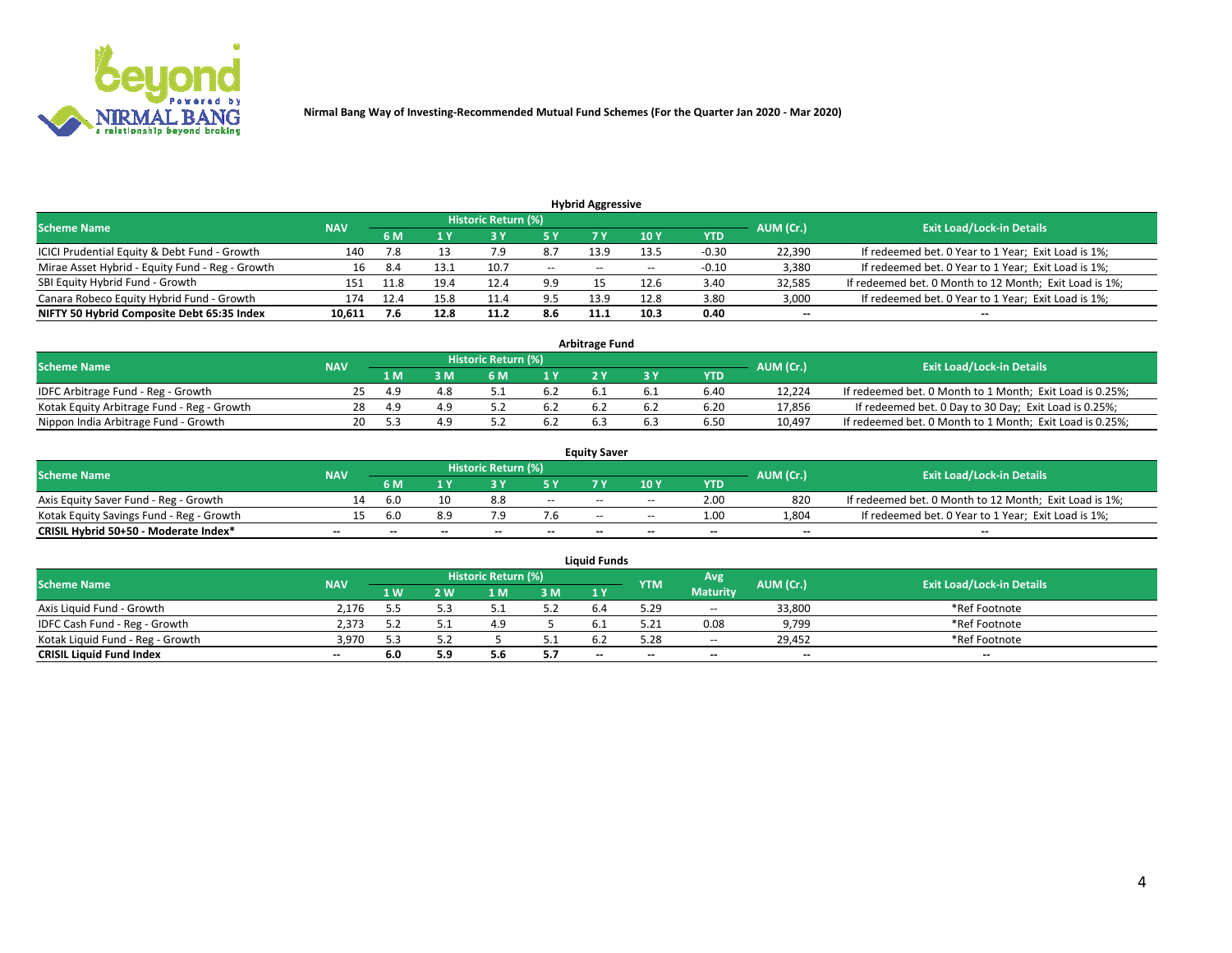

|                                               |            |      |     |                     |        | <b>Ultra Short Fund</b> |            |                          |           |                                  |
|-----------------------------------------------|------------|------|-----|---------------------|--------|-------------------------|------------|--------------------------|-----------|----------------------------------|
| <b>Scheme Name</b>                            | <b>NAV</b> |      |     | Historic Return (%) |        |                         | <b>YTM</b> | Avg                      | AUM (Cr.) | <b>Exit Load/Lock-in Details</b> |
|                                               |            | 1 M' | 3 M | 6 M                 | 1 Y    | <b>3Y</b>               |            | <b>Maturity</b>          |           |                                  |
| IDFC Ultra Short Term Fund - Reg - Growth     |            | 6.3  |     | b.b                 | 1.8    | $-$                     | 5.83       | 0.46                     | 5.468     | Nil                              |
| Sundaram Ultra Short Term Fund - Reg - Growth |            |      | 4.9 |                     | $\sim$ | $-$                     | 57ء        | $\overline{\phantom{a}}$ | 339       | Nil                              |
| L&T Ultra Short Term Fund - Growth            |            | 58   | 5.6 |                     |        |                         | 5.85       | 0.46                     | 2,666     | Nil                              |
| <b>NIFTY Ultra Short Duration Debt Index</b>  | 4,028      | -6.5 | 6.4 | 6.6                 | 7.6    |                         | --         | $-$                      | $- -$     | $- -$                            |

| <b>Money Market Fund</b>                         |                          |      |     |                     |                          |           |                          |                          |           |                                  |  |  |  |
|--------------------------------------------------|--------------------------|------|-----|---------------------|--------------------------|-----------|--------------------------|--------------------------|-----------|----------------------------------|--|--|--|
| <b>Scheme Name</b>                               | <b>NAV</b>               |      |     | Historic Return (%) |                          |           | <b>YTM</b>               | Avg                      | AUM (Cr.) | <b>Exit Load/Lock-in Details</b> |  |  |  |
|                                                  |                          | 1 M  | 3 M | 6 M                 | 1Y                       | <b>3Y</b> |                          | <b>Maturity</b>          |           |                                  |  |  |  |
| Aditya Birla Sun Life Money Manager Fund - Reg - | 267                      | 6.9  |     | 6.5                 | 7.9                      |           | 5.91                     | $\overline{\phantom{a}}$ | 12,504    | Nil                              |  |  |  |
| Growth                                           |                          |      |     |                     |                          |           |                          |                          |           |                                  |  |  |  |
| Franklin India Savings Fund - Growth             |                          | -6.1 | 59  | 6.7                 | 8.2                      |           | 5.75                     | $\sim$                   | 4,741     | Nil                              |  |  |  |
| Nippon India Money Market Fund - Growth          | 3,009                    | -6.1 |     | 6.6                 | 7.8                      |           | 5.55                     | 0.30                     | 3,805     | Nil                              |  |  |  |
| <b>CRISIL Liquid Fund Index</b>                  | $\overline{\phantom{a}}$ | 5.6  |     | 5.8                 | $\overline{\phantom{a}}$ | --        | $\overline{\phantom{a}}$ | $\sim$                   | $- -$     | $\overline{\phantom{a}}$         |  |  |  |

| <b>Short Term Fund</b>                          |            |      |     |                     |      |           |            |                 |           |                                  |  |  |  |  |
|-------------------------------------------------|------------|------|-----|---------------------|------|-----------|------------|-----------------|-----------|----------------------------------|--|--|--|--|
| <b>Scheme Name</b>                              | <b>NAV</b> |      |     | Historic Return (%) |      |           | <b>YTM</b> | Avg             | AUM (Cr.) | <b>Exit Load/Lock-in Details</b> |  |  |  |  |
|                                                 |            | 1 M  | 3 M | 6 M                 | 1Y   | <b>3Y</b> |            | <b>Maturity</b> |           |                                  |  |  |  |  |
| Axis Short Term Fund - Growth                   |            | 14.5 | 9.8 | 9.2                 | 10.4 |           | 6.65       | $-$             | 4,939     | Nil                              |  |  |  |  |
| HDFC Short Term Debt Fund - Growth              | 23         | 16.b |     | د.10                | 10.6 | 8.1       | 7.07       | 3.06            | 11,026    | Nil                              |  |  |  |  |
| IDFC Bond Fund - Short Term Plan - Reg - Growth | 41         | 15.3 |     | 9.3                 | 10.4 |           | 6.62       | 2.21            | 11,979    | Nil                              |  |  |  |  |
| Kotak Bond Short Term Fund - Reg - Growth       | 38         | 15.3 | 9.6 |                     | 10.2 |           | /.16       | $\sim$          | 11,400    | Nil                              |  |  |  |  |
| L&T Short Term Bond Fund - Reg - Growth         |            |      | 8.5 | 8.5                 | 9.9  |           | 6.48       | 2.11            | 5,450     | Nil                              |  |  |  |  |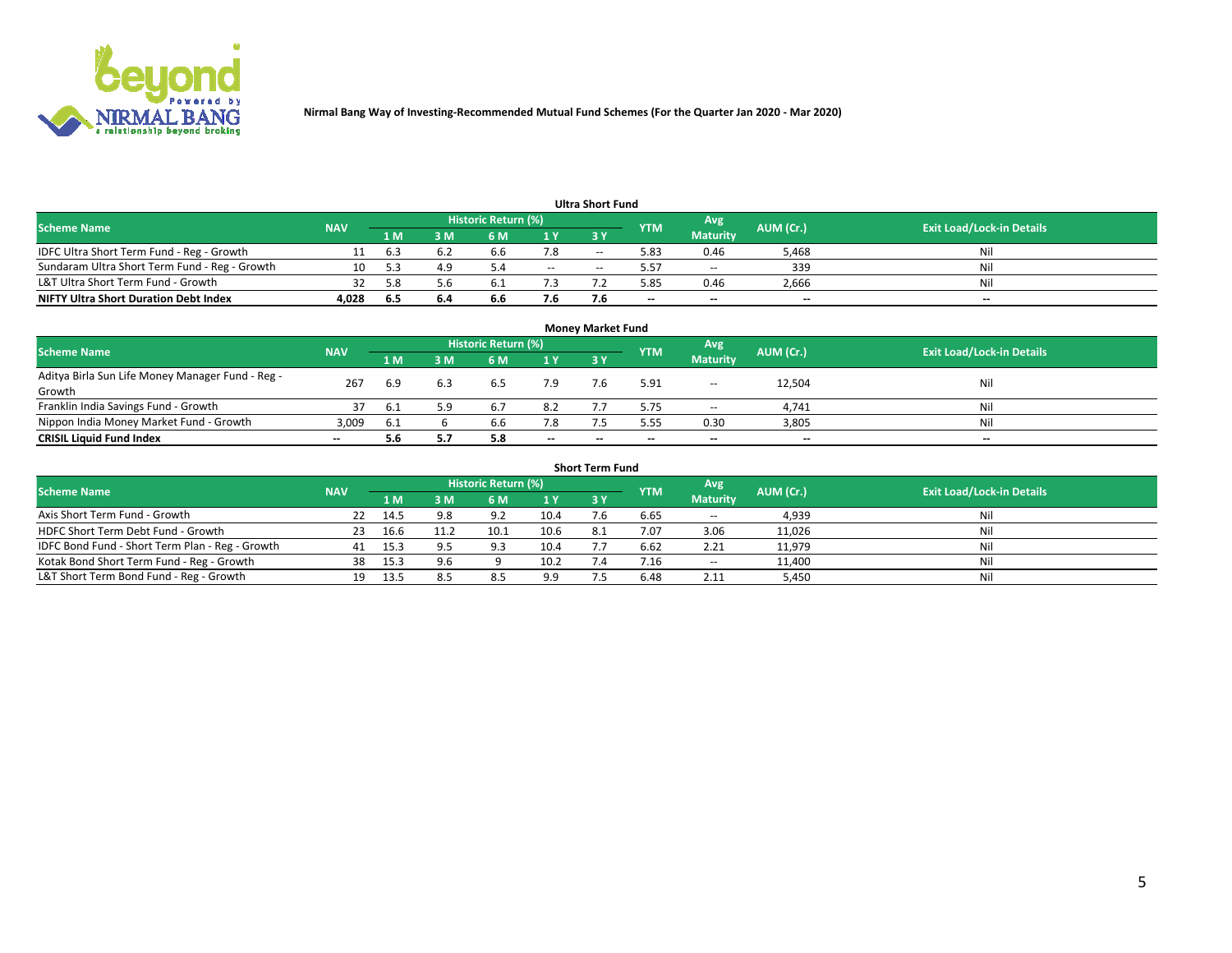

| <b>Low Duration Fund</b>                  |            |            |     |                     |                |     |            |                 |           |                                  |  |  |  |  |
|-------------------------------------------|------------|------------|-----|---------------------|----------------|-----|------------|-----------------|-----------|----------------------------------|--|--|--|--|
| <b>Scheme Name</b>                        | <b>NAV</b> |            |     | Historic Return (%) |                |     | <b>YTM</b> | Avg             | AUM (Cr.) | <b>Exit Load/Lock-in Details</b> |  |  |  |  |
|                                           |            | 1 M        | ያ M | 6 M                 | 1 <sub>V</sub> | 3 Y |            | <b>Maturity</b> |           |                                  |  |  |  |  |
| Axis Treasury Advantage Fund - Growth     | 2.241      |            |     |                     | 8.8            |     |            | $- -$           | 5,239     | Nil                              |  |  |  |  |
| Canara Robeco Savings Fund - Reg - Growth |            |            |     |                     |                |     | 5.98       | $- -$           | 1,135     | Nil                              |  |  |  |  |
| IDFC Low Duration Fund - Reg - Growth     | 28         | $\alpha$ : |     |                     | 8.4            |     | .96ذ       | 0.90            | 5.804     | Nil                              |  |  |  |  |

| <b>Banking &amp; PSU Bond Funds</b>            |            |      |      |                            |           |           |            |                 |           |                                  |  |  |  |
|------------------------------------------------|------------|------|------|----------------------------|-----------|-----------|------------|-----------------|-----------|----------------------------------|--|--|--|
| <b>Scheme Name</b>                             | <b>NAV</b> |      |      | <b>Historic Return (%)</b> |           |           | <b>YTM</b> | Avg             | AUM (Cr.) | <b>Exit Load/Lock-in Details</b> |  |  |  |
|                                                |            | 1 M  | sм   | 6 M                        | <b>1Y</b> | <b>3Y</b> |            | <b>Maturity</b> |           |                                  |  |  |  |
| HDFC Banking and PSU Debt Fund - Reg - Growth  | 16         | 18.0 | 11.4 | 10.4                       | 11.2      |           | 7.28       | 3.16            | 4,896     | Ni                               |  |  |  |
| Kotak Banking and PSU Debt Fund - Reg - Growth |            | 18.7 |      | 10.2                       | 11.9      | 8.4       | 7.09       | $\sim$ $\sim$   | 4.553     | Ni                               |  |  |  |
| IDFC Banking & PSU Debt Fund - Reg - Growth    |            | 19.3 | 10.9 | 10.4                       | 12.3      |           |            | 3.10            | 13.030    | Ni                               |  |  |  |

| <b>Corporate Bond Funds</b>                         |                                  |      |      |      |      |            |            |                 |           |                                                         |  |  |  |  |
|-----------------------------------------------------|----------------------------------|------|------|------|------|------------|------------|-----------------|-----------|---------------------------------------------------------|--|--|--|--|
| <b>Scheme Name</b>                                  | <b>Exit Load/Lock-in Details</b> |      |      |      |      |            |            |                 |           |                                                         |  |  |  |  |
|                                                     | <b>NAV</b>                       | 1 M  | 3 M  | 6 M  | 1 Y  | <b>3 Y</b> | <b>YTM</b> | <b>Maturity</b> | AUM (Cr.) |                                                         |  |  |  |  |
| ICICI Prudential Corporate Bond Fund - Reg - Growth |                                  | 13.8 | 9.8  | 9.2  | 10.4 |            | 6.76       | 2.26            | 12,074    | Nil                                                     |  |  |  |  |
| L&T Triple Ace Bond Fund - Reg - Growth             |                                  | 26.7 | 16.6 | 10.3 | 15.3 | 8.2        | 7.59       | 8.39            | 2.474     | If redeemed bet. 0 Month to 3 Month; Exit Load is 0.5%; |  |  |  |  |
| Kotak Corporate Bond Fund - Std - Growth            | 2.679                            | 12.7 | 8.7  | 8.9  | 10   | -8.2       | 6.82       | $\sim$ $\sim$   | 4,523     | Nil                                                     |  |  |  |  |

|                                            |            |       |      |                     |      | <b>Credit Risk Fund</b> |            |                 |           |                                                           |
|--------------------------------------------|------------|-------|------|---------------------|------|-------------------------|------------|-----------------|-----------|-----------------------------------------------------------|
| <b>Scheme Name</b>                         | <b>NAV</b> |       |      | Historic Return (%) |      |                         | <b>YTM</b> | Avg             | AUM (Cr.) | <b>Exit Load/Lock-in Details</b>                          |
|                                            |            | 1 M   | I M  | 6 M                 | 1 Y  | 3Y                      |            | <b>Maturity</b> |           |                                                           |
| ICICI Prudential Credit Risk Fund - Growth | -22        | -17.5 | 13.3 | 11.4                | 10.6 |                         | 9.41       | 2.30            | 12,381    | If redeemed bet. 0 Year to 1 Year; Exit Load is 1%;       |
| Kotak Credit Risk Fund - Reg - Growth      |            | 16.8  |      | 10.7                | 9.9  |                         | 8.94       | $-$             | 5,104     | If redeemed bet. 0 Year to 1 Year; Exit Load is 1%;       |
|                                            |            |       |      |                     |      |                         |            |                 |           | If redeemed bet. 0 Month to 12 Month; Exit Load is 3%; If |
| SBI Credit Risk Fund - Growth              |            | 16.1  |      | 8.9                 | 7.3  |                         | 8.69       | $\sim$          | 5,055     | redeemed bet. 12 Month to 24 Month; Exit Load is 1.5%; If |
|                                            |            |       |      |                     |      |                         |            |                 |           | redeemed bet. 24 Month to 36 Month; Exit Load is 0.75%;   |